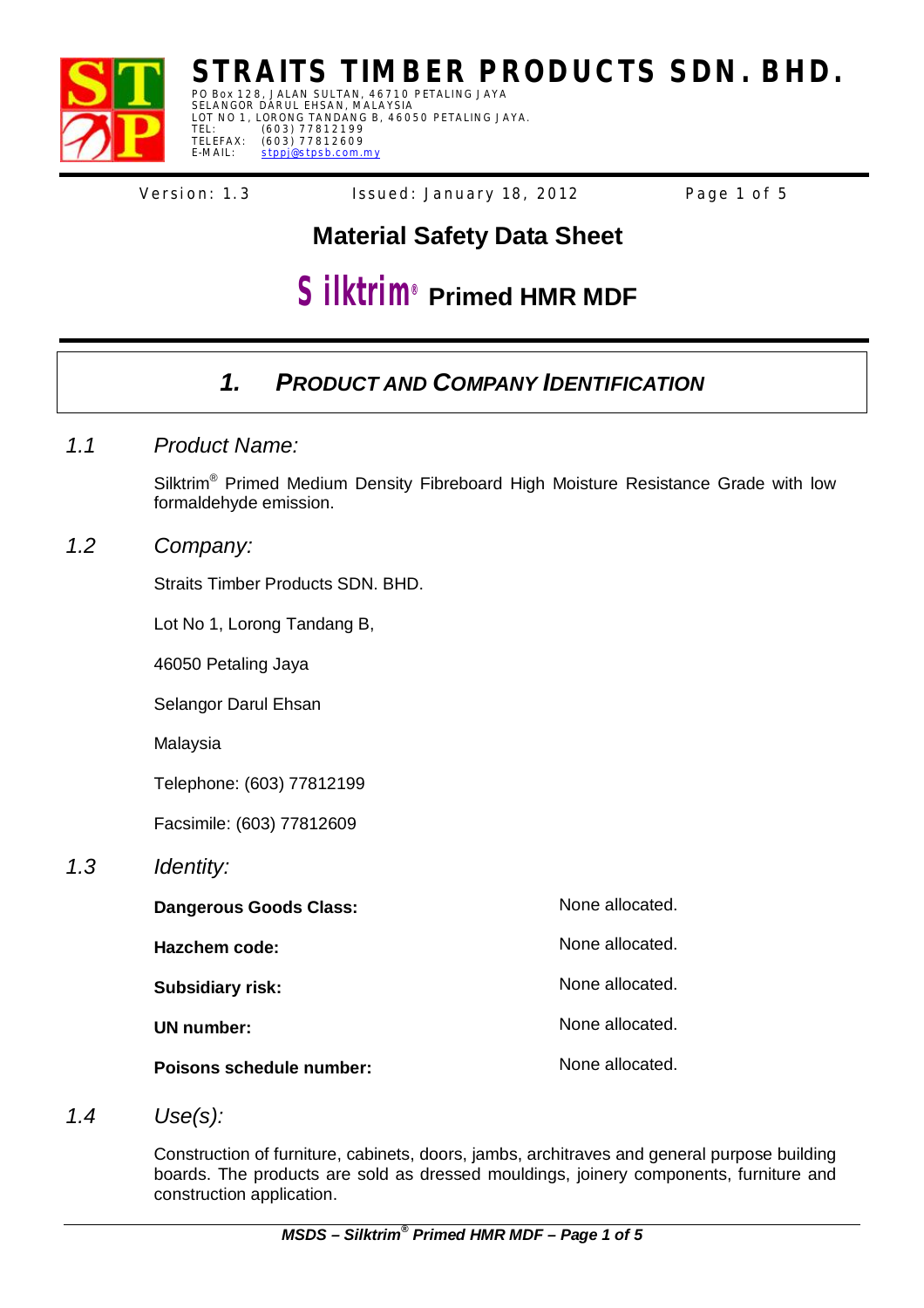# **Silktrim**<sup>®</sup> Primed HMR MDF

### *2. COMPOSITION/INFORMATION ON INGREDIENTS*

*2.1 Ingredients:*

| <b>Chemical Entity</b>                      | <b>CAS Number</b> | <b>Proportion %</b> |
|---------------------------------------------|-------------------|---------------------|
| Rubberwood                                  | None              | $>82\%$             |
| Urea formaldehyde resin or                  | 9011-05-6         | < 15%               |
| Melamine urea formaldehyde resin            | 25036-13-9        | < 15%               |
| Paraffin Wax                                | 8002-74-2         | $<$ 2%              |
| Waterborne (Acrylic) primer 2-butoxyethanol | 111-76-2          | $< 1\%$             |

### *2.2 Physical and Chemical Properties:*

| Appearance:                    | The products are manufactured from pressed MDF panels.<br>They are made from wood fibres that are bonded together<br>with resin. Panels/boards are made of a variety of sizes and<br>thicknesses. The finished product has the acrylic primed light<br>grey colour. |  |
|--------------------------------|---------------------------------------------------------------------------------------------------------------------------------------------------------------------------------------------------------------------------------------------------------------------|--|
| Odour:                         | Newly manufactured MDF product and freshly cut surfaces of<br>these products may have an odour due to the resin.                                                                                                                                                    |  |
| <b>Boiling Point:</b>          | Not applicable.                                                                                                                                                                                                                                                     |  |
| <b>Melting Point:</b>          | Not applicable.                                                                                                                                                                                                                                                     |  |
| Density:                       | 650 kg/m <sup>3</sup> to 850 kg/m <sup>3</sup>                                                                                                                                                                                                                      |  |
| <b>Vapour Pressure:</b>        | Not applicable.                                                                                                                                                                                                                                                     |  |
| <b>Flash Point:</b>            | Not applicable.                                                                                                                                                                                                                                                     |  |
| <b>Solubility in Water:</b>    | Not soluble.                                                                                                                                                                                                                                                        |  |
| <b>Flammability</b><br>Limits: | Not available.                                                                                                                                                                                                                                                      |  |
| Auto-ignition:                 | Temperature > 200°C                                                                                                                                                                                                                                                 |  |
| pH:                            | Not applicable                                                                                                                                                                                                                                                      |  |
| <b>Vapour Density:</b>         | Not applicable                                                                                                                                                                                                                                                      |  |
| <b>Flammability:</b>           | Combustible                                                                                                                                                                                                                                                         |  |
| <b>Evaporation Rate:</b>       | Not applicable                                                                                                                                                                                                                                                      |  |
| <b>Volatile Percent:</b>       | Not applicable                                                                                                                                                                                                                                                      |  |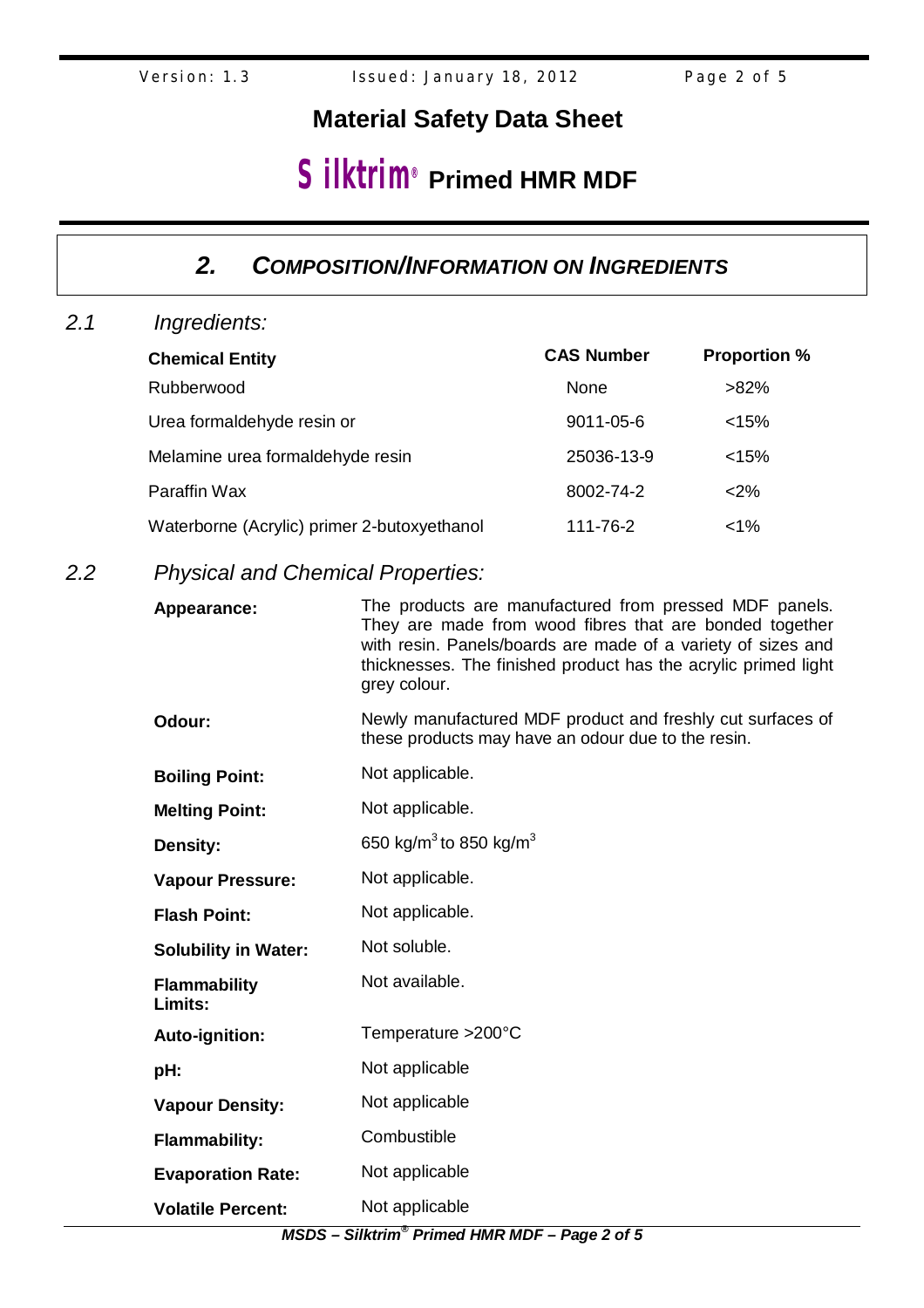# **Silktrim**<sup>®</sup> Primed HMR MDF

### *3. HAZARDS IDENTIFICATION*

### *3.1 Health effects:*

Unsealed MDF products may release formaldehyde gas. The concentrations will be highest when the products are stored in confined, poorly ventilated spaces. When the products are sealed with paint, varnish or other surface decorative finishes, the potential for the release of formaldehyde will be greatly reduced. When the MDF products are cut, drilled or sanded etc., dust will be given off.

### *3.2 The known health effects of the constituents of the MDF products are as follows.*

| Wood dust:                            | Dust and splinters may cause irritation of the nose, throat, |
|---------------------------------------|--------------------------------------------------------------|
|                                       | eyes and skin. Inhalation of wood dust may increase the risk |
| of nasal and paranasal sinus cancers. |                                                              |

- **Cured resin:** The cured resin is inert and not likely to contribute to health effects.
- **Paraffin wax:** The wax vapour may be irritating to the nose, throat, eyes and skin, if the board is heated to 120°C or more.
- **Formaldehyde:** Formaldehyde gas and dilute solutions or formaldehyde resin in water are irritating to the throat, nose, eyes and skin. The solution is also sensitizers and contact dermatitis has been reported.

### *3.3 The following health effects refer to exposure to dust, gas and vapour from the panels.*

**Swallowed:** Unlikely to occur, but swallowing dust may result in abdominal pain and redness.

**Eyes:** The dust, gas and vapour may irritate the skin, resulting in itching and occasionally a red rash. Allergic dermatitis may occur.

**Skin:** The dust, gas and vapour may irritate the skin, resulting in itching and occasionally a red rash. Allergic dermatitis may occur.

- **Inhaled:** The dust may irritate the nose, throat and lungs, especially in people with upper respiratory tract or chest complaints. Asthma may occur.
- **Chronic:** Repeated exposures over many years to uncontrolled dust, gas and vapour from these boards may increase the risk of allergic dermatitis, asthma or chronic nose or throat irritation in some people. The risk of nasal or paranasal sinus cancers may also be increased. But if the work practices noted in this MSDS are followed, no chronic health effects are anticipated.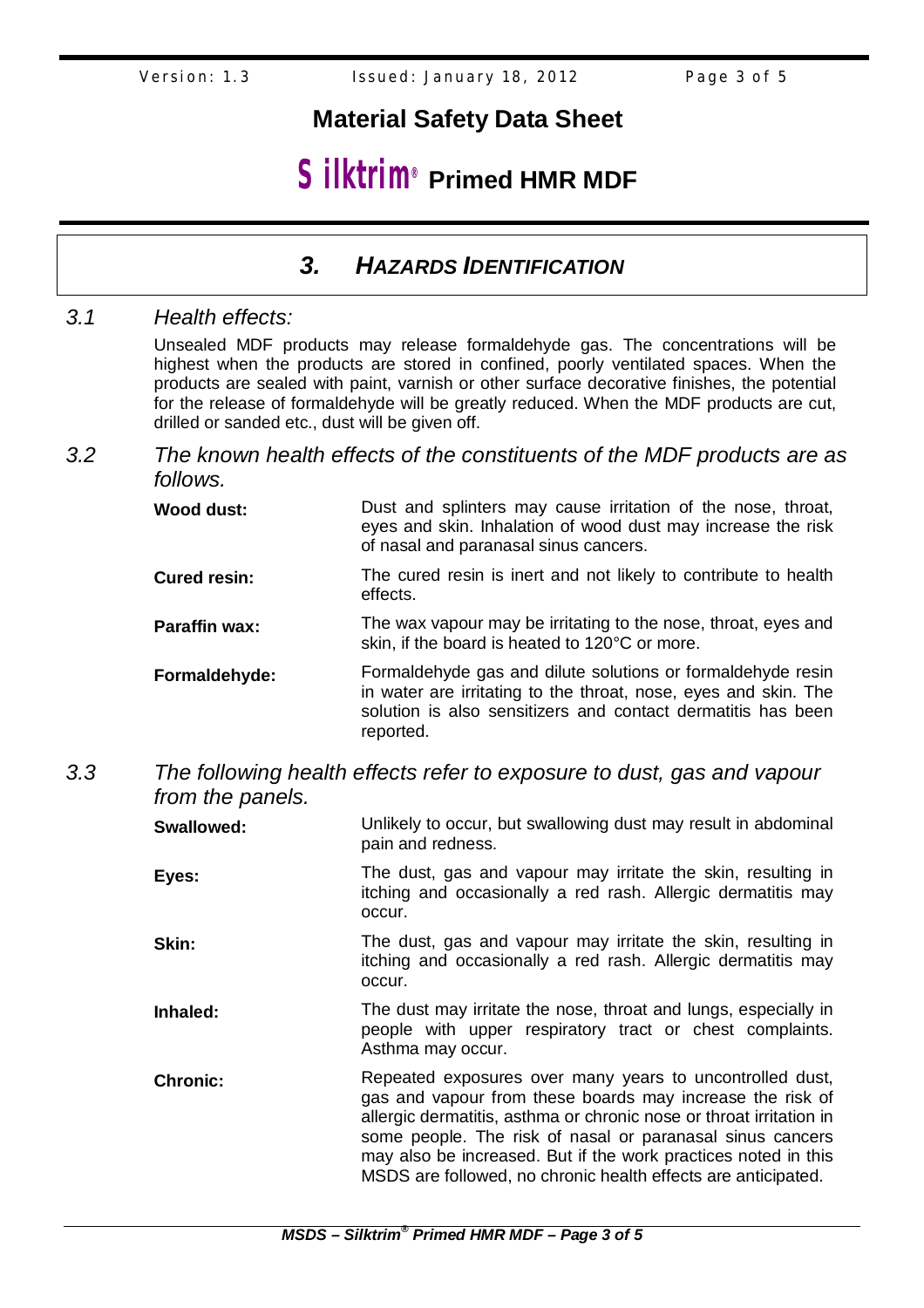# **Silktrim**<sup>®</sup> Primed HMR MDF

|     |            | 4. | <b>FIRST AID MEASURES</b>                                                                                                                              |
|-----|------------|----|--------------------------------------------------------------------------------------------------------------------------------------------------------|
| 4.1 | First Aid: |    |                                                                                                                                                        |
|     | Swallowed: |    | Give plenty of water to drink. If abdominal discomfort occurs,<br>seek medical attention.                                                              |
|     | Eyes:      |    | Rinse affected eyes with clean running water for at least 15<br>minutes holding eyelids well apart. If irritation persists, seek<br>medical attention. |
|     | Skin:      |    | Wash affected area thoroughly with mild soap and running<br>water. Remove and wash contaminated clothing immediately.                                  |
|     | Inhaled:   |    | Remove person from dusty area to clean air.                                                                                                            |

# *5. EXPOSURE CONTROLS/PERSONAL PROTECTION*

### *5.1 Engineering Controls:*

All work with these MDF products should be carried out in such a way as to minimise the generation of dust, gas and vapours.

Under factory conditions, sawing, drilling, sanding etc should be done with equipment fitted with exhaust devices capable of removing dust, gas and vapour at source. Hand powered tools should only be used in well ventilated work areas. Work areas should be cleaned at least daily and dust removed by vacuum cleaning or wet sweeping method.

### *5.2 Skin Protection:*

Wear loose comfortable clothing. Long-sleeved shirts and trousers are recommended if skin irritation occurs. After handling panels, wash with mild soap and water. Do not scratch or rub the skin if it becomes irritated. Wash work clothes regularly and separate from other clothes. Comfortable work gloves conforming to AS 2161 or NZS 5812 should be worn.

#### *5.3 Respiratory Protection:*

A replaceable filter or disposable half face respirator conforming to AS/NZS 1715 & 1716 should be worn when sawing, drilling or sanding etc.

### *5.4 Eye Protection:*

Safety glasses or non-fogging goggles conforming to AS/NZS 1336 & 1337 should be worn sawing, drilling or sanding etc.

### *5.5 Flammability:*

These MDF products are flammable but difficult to light. Avoid a build-up of dust and keep all storage and work areas well ventilated. Avoid sources of radiant heat and flame and avoid sparks and sources of ignition in all electrical equipment, including dust extraction equipment.

People must not smoke in storage or work areas.